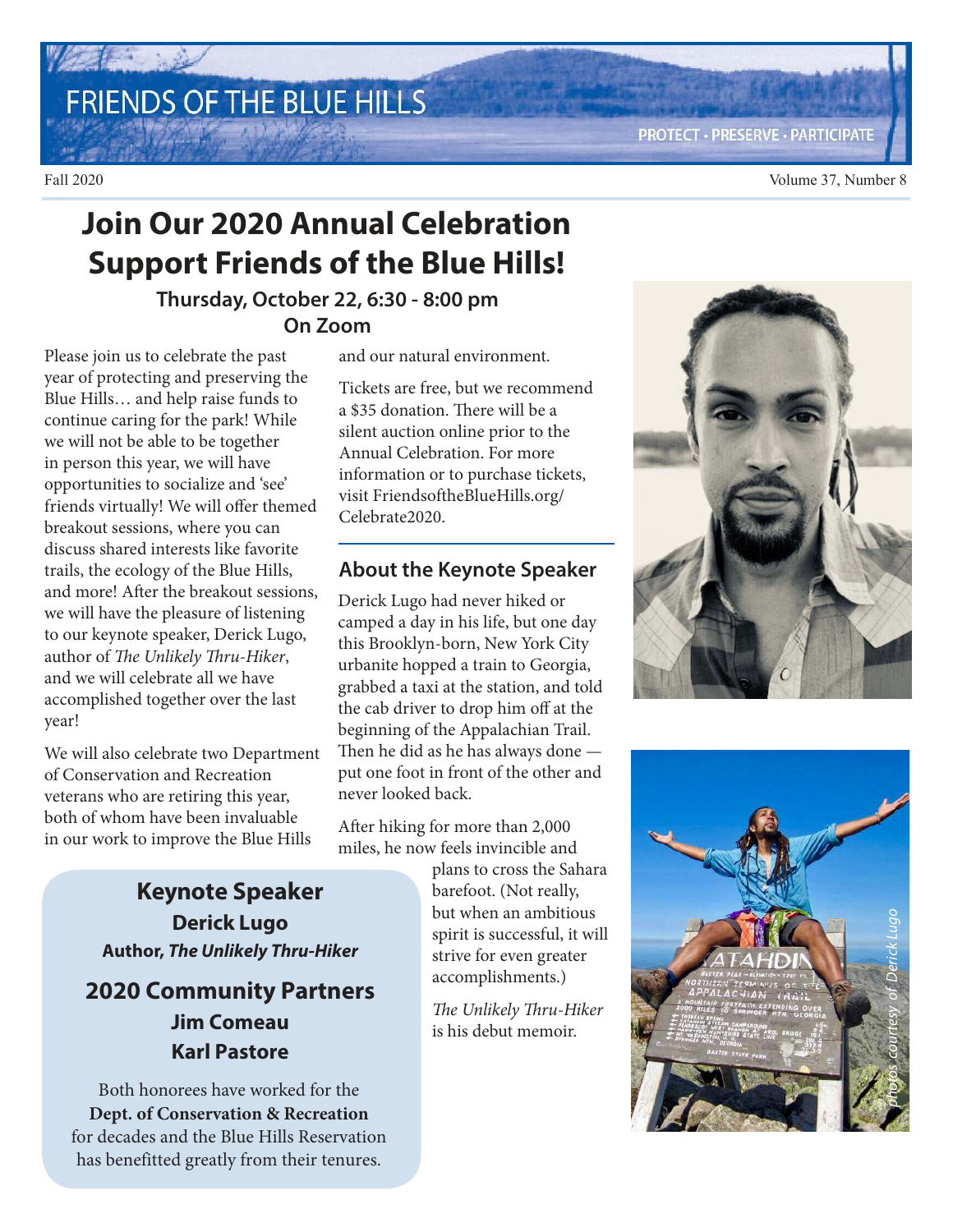# **Hundreds of Voters Learn the Positions of Congressional Candidates at Town Hall on the Environment**

Thanks to our members, a dozen co-sponsors, and hundreds of viewers, July's Congressional Candidate Town Hall on the Environment helped voters in the Eighth Congressional District learn more about where candidates Dr. Robbie Goldstein and Rep. Stephen Lynch stand on critical environmental issues facing our communities today. The candidates revealed their stances on the Green New Deal, how to best address and adapt to climate change, and how best to protect our open space.

We're grateful to our partners who co-sponsored the event: Blue Hills Climate Action Coalition, Clean Water Action, Community Action Works (formerly Toxics Action Center), Environmental League of Massachusetts, FRRACS, Neponset River Watershed Association, Mass Conservation Voters, Mass Sierra Club, Milton for Peace, Quincy Climate Action Network and Sustainable Milton.

To view the video, visit FriendsoftheBlueHills.org/Town\_Hall.

> **The Friends of the Blue Hills newsletter is produced four times a year.**

**Editors: Maile Panerio-Langer, Judy Jacobs, Barbara Kirby**

**Layout: Donald Souliere**

**Visit us on the web at www.FriendsoftheBlueHills.org or call 781-828-1805 for membership, maps and schedule information. P.O. Box 416, Milton, MA 02186**



Congressional Candidates Dr. Robbie Goldstein (upper right) and U.S. Congressman Stephen Lynch (lower right) answered questions from panelists, who included Mamadu Tchamo (lower left), a junior at Brockton High School, and Alice Arena (upper left) from Fore River Residents Against the Compressor Station.

#### **YES! I want to protect the Blue Hills Reservation!**

| <b><math>\Box</math></b> Basic Membership - \$30+\$10=\$40* $\Box$ Ponkapoag Protector - \$50 |  |
|-----------------------------------------------------------------------------------------------|--|
|-----------------------------------------------------------------------------------------------|--|

- $\Box$  Hancock Hill Hero \$100  $\Box$  Skyline Steward \$250
- $\Box$  Chickatawbut Champion \$500  $\Box$  Great Blue Guardian -\$1,000
- 

 $\frac{1}{6}$ 

Other \_\_\_\_\_\_\_\_\_\_\_\_\_\_\_\_\_\_

Address \_\_\_\_\_\_\_\_\_\_\_\_\_\_\_\_\_\_\_\_\_\_\_\_\_\_\_\_\_\_\_\_\_\_\_\_\_\_\_\_\_\_\_\_\_\_\_\_\_

City/State/Zip\_\_\_\_\_\_\_\_\_\_\_\_\_\_\_\_\_\_\_\_\_\_\_\_\_\_\_\_\_\_\_\_\_\_\_\_\_\_\_\_\_\_\_\_\_

Phone \_\_\_\_\_\_\_\_\_\_\_\_\_\_\_\_\_\_\_ E-mail \_\_\_\_\_\_\_\_\_\_\_\_\_\_\_\_\_\_\_\_\_\_\_\_\_

Please mail to: Friends of the Blue Hills, P.O. Box 416, Milton, MA 02186

Name

You may also donate through our secure server at FriendsoftheBlueHills.org.

#### **Thank you for your generous support!**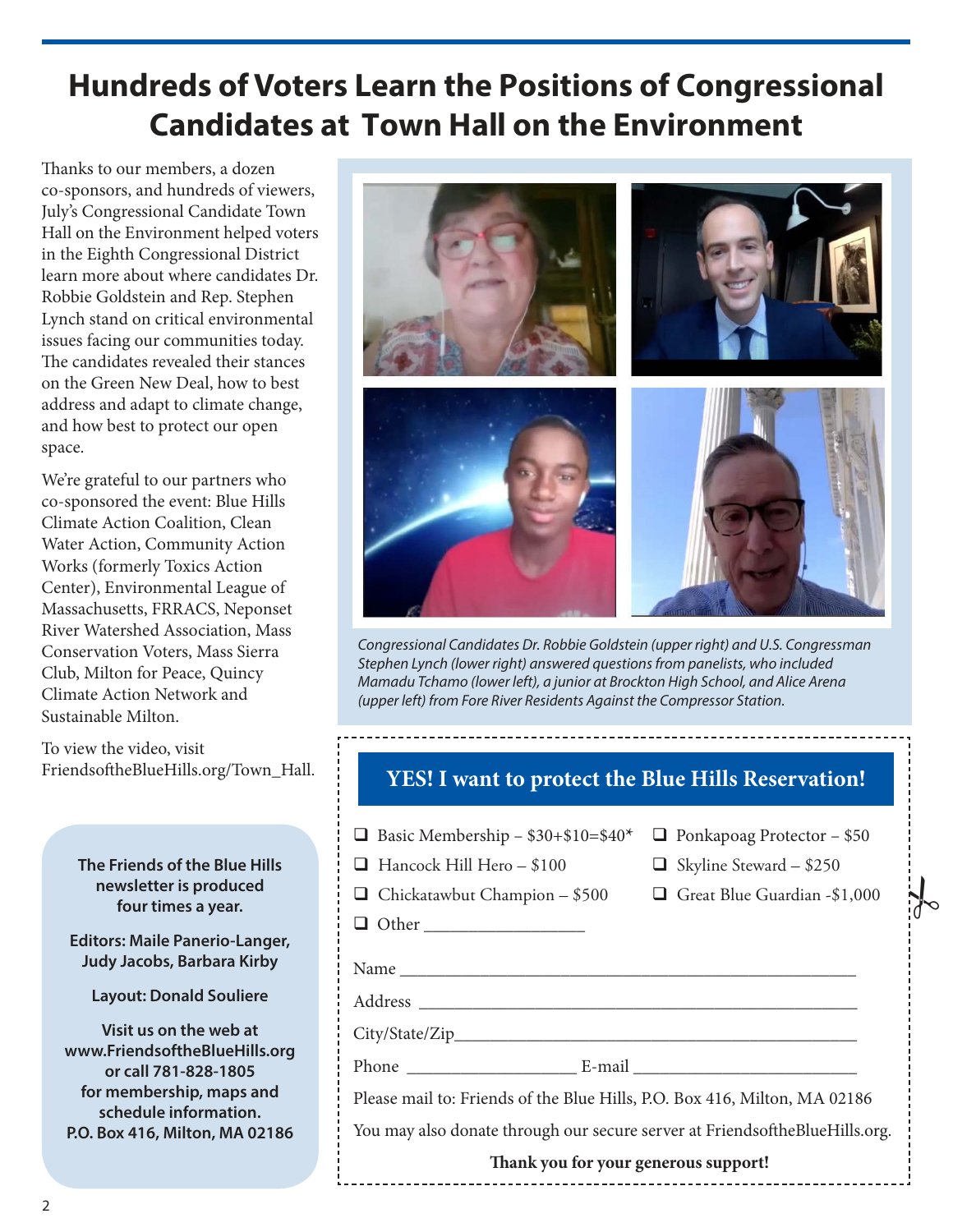## **Join the Better Forest Challenge - Blue Hills! Take Photos of Plants and Animals… and Help Improve the Forest!**

What do high school students, college students, nature enthusiasts, and professionals all have in common? A love of the Blue Hills and the ability to help us understand the health of the forest!

When we understand the health of the forest, we can better care for the habitat and wildlife that we all love. Collecting data on over 7,000 acres of forest, however, is an enormous task. That's why, as part of our recent Strategic Plan, we launched the Better Forest Challenge, a community



Participants of the Better Forest Challenge - Blue Hills have recorded over 100 observations so far! To learn how you can become part of the fun, visit FriendsoftheBlueHills.org/forest-challenge.

science project that invites anyone who loves - and visits - the Blue Hills to upload photos of the species they see to help measure the current health of the forest and to help gather the data necessary to better care for it.

In just the first month, community science participants have already recorded over 59 species by taking photos and uploading them to the Better Forest Challenge – Blue Hills project located on iNaturalist, an app designed to capture this data.

The project was inspired by Mare Parker OToole, a Friends member and Newton librarian. With Mare's help, scientists, high school and college students, and people who just love hiking the Blue Hills joined the effort. Some volunteers, like Lucia Cheney who is studying environmental science at the University of Massachusetts - Lowell, have helped develop the website. Others, like high school students Emma Weeber of Milton and Olivia Spielberger of Hingham, have committed themselves to recruit other high school students in their towns to participate. Still other high school students, like Megan MacDonald of Westwood, have committed to researching invasive species and their effects in the Blue Hills.

Whether you're a student, senior, or somewhere in between, we invite you to participate in the Challenge, by taking photos and becoming part of this community science project!

To learn more about the Better Forest Challenge - Blue Hills, visit FriendsoftheBlueHills.org/forestchallenge.

### **Volunteers Repair the Trails … Thanks to Member Support**



Amanda Ford of Rockland helped kick-off the trail maintenance season this year sporting her face mask.



While volunteers now wear masks and observe social distancing, they bring the same enthusiasm to caring for the park that they always have. Restrictions imposed because of COVID-19 delayed our trail maintenance efforts, but thanks to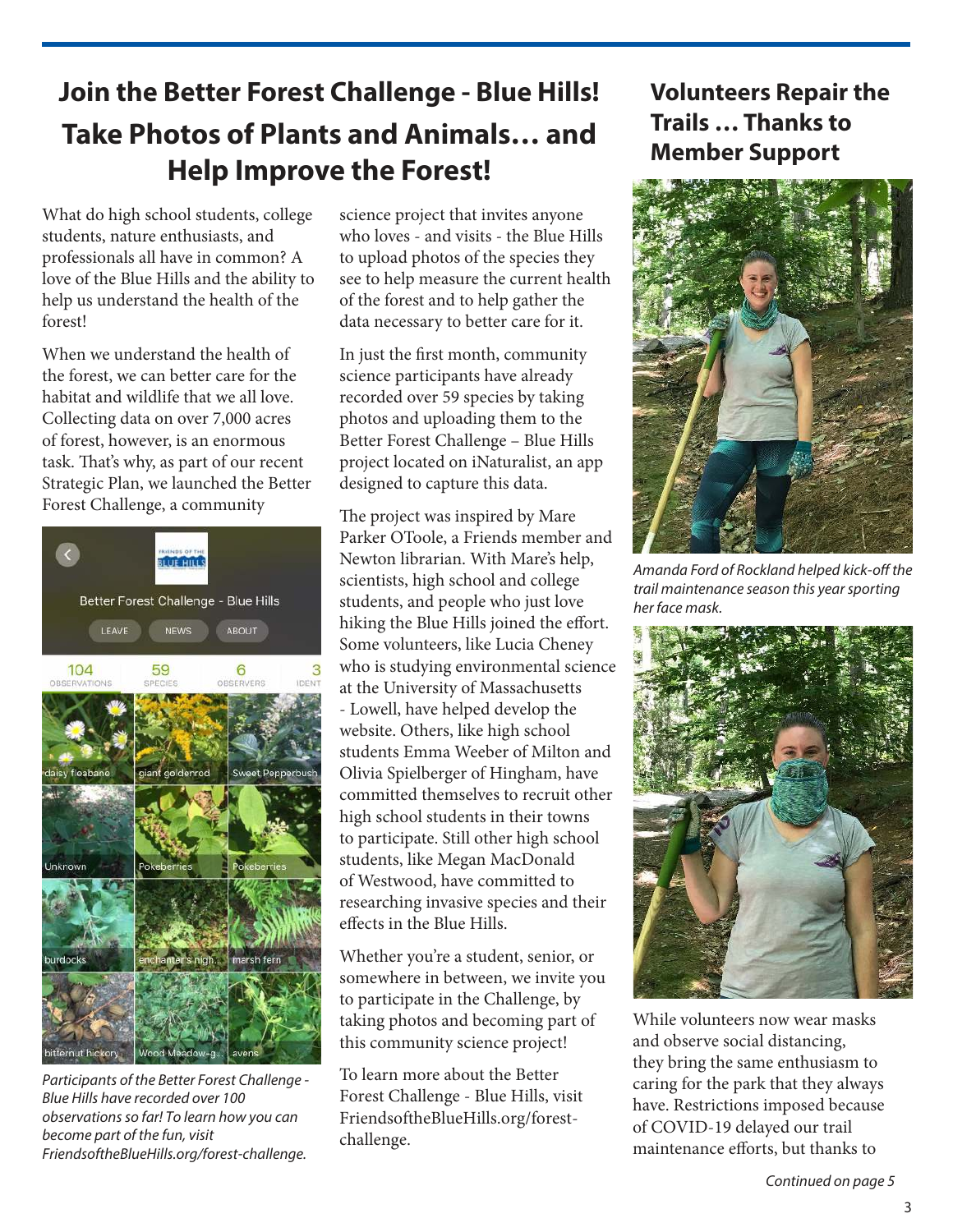# **Enter to Win a Gourmet Catered Picnic for Six!**

When you enter our Picnic for Six Raffle, you have a chance to enjoy a once-in-a-lifetime experience: a scrumptious gourmet catered picnic for six from The Seasoned Palette!

Imagine you and five guests hiking to your favorite vista in the Blue Hills. Is it the view from Buck Hill? Or the serene flowering lily pads on St. Moritz Pond? Or perhaps Fisherman's Beach at Ponkapoag? Now imagine sharing a succulent meal with dessert as you and your family or friends take in the beauty of the Blue Hills. The winner will also receive a water-resistant picnic blanket and a picnic cooler basket.

Tickets are \$15 each or 3/\$35 and can be purchased online on our secure website: FriendsoftheBlueHills.org/ Raffle2020.

Some restrictions apply, so please visit our website for more details.

The winning ticket will be drawn at our Annual Celebration to be held on Thursday, October 22. You need not be present to win… but you have to enter to win, so buy your raffle ticket today!



Scrumptious picnic sample menu provided by chef Lauren Barone of The Seasoned Palette.

### **Did You Hear?**

You can protect the Blue Hills' wildlife for years to come. To learn about the Skyline Society and leaving a gift in your Will, visit FriendsoftheBlueHills. org/skyline-society.

To learn about the Skyline Society and leaving a gift in your Will, visit FriendsoftheBlueHills.org/skylinesociety.



If you haven't heard about the Skyline Society, visit our website to learn how you can join a community of people who care about the future of the Blue Hills by including the Friends of the Blue Hills in your will. Visit: FriendsoftheBlueHils.org/skyline-society.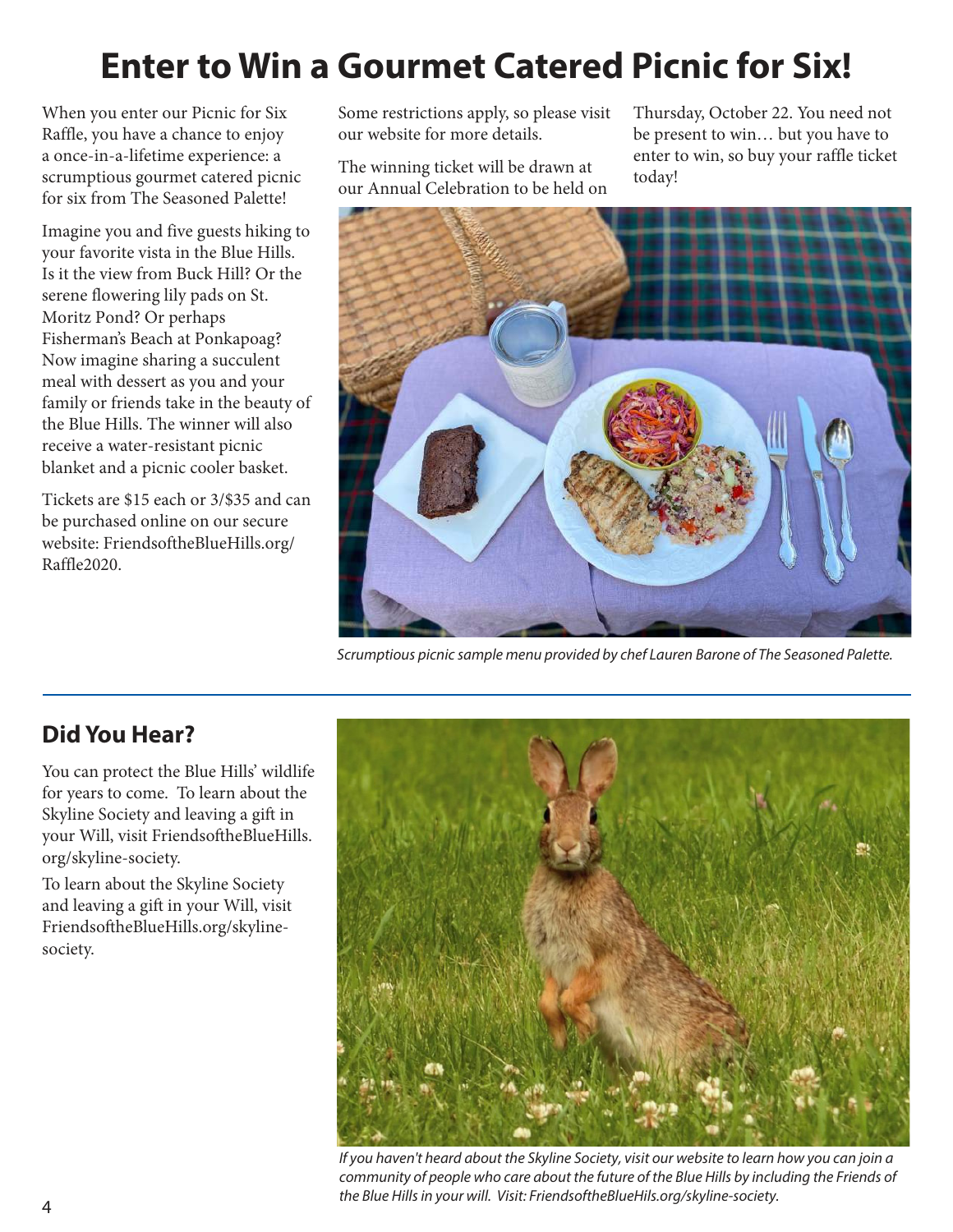# **Find Five Friends Campaign**

Do you have friends in your flock that love the Blue Hills? Have you asked them if they're members of the Blue Hills? Why not join the Find Five Friends Campaign! All you need to do is tell five friends about why you belong to the Friends of the Blue Hills… and then ask them to join!

ambassador for the Blue Hills, we have special gifts for the top 'Friend Finder': a 2021 Blue Hills calendar and a canvas print of the stunning beauty of the Blue Hills. The top 'Friend Finder' will also be thanked at our Annual Celebration on October 22.

For details, visit FriendsoftheBlueHills.org/ Find5Friends

To show our appreciation for your being a dedicated





In response to the frustrations of our members and other visitors about all those poop bags that people leave on the trails, the Friends encouraged the DCR to improve signage in the Reservation. In response, the DCR has recently posted 'Poop Fairy' signs throughout the Blue Hills.

Continued from page 3

### **Volunteers Repair the Trails … Thanks to Member Support**

member support, we were ready to bring volunteers into the park as soon as we were permitted to do so.

Beginning in August, we organized small groups to repair the damage to trails from storms and erosion so that visitors can safely use and enjoy the trails. Many thanks to volunteers for cutting brush, building erosion control structures, raking and pulling invasive plants that threaten native species. To sign up for trail events, visit FriendsoftheBlueHills.org/ trails-maintenance.

### **Signs of Improvement**



Samurai, Shawn, Leo, and Lyla Thompson rest under the new safety sign while hiking up the service road to the Blue Hill Observatory. In response to member concerns, the Friends successfully worked with the DCR to install signage to help slow down the bikes on this steep road.